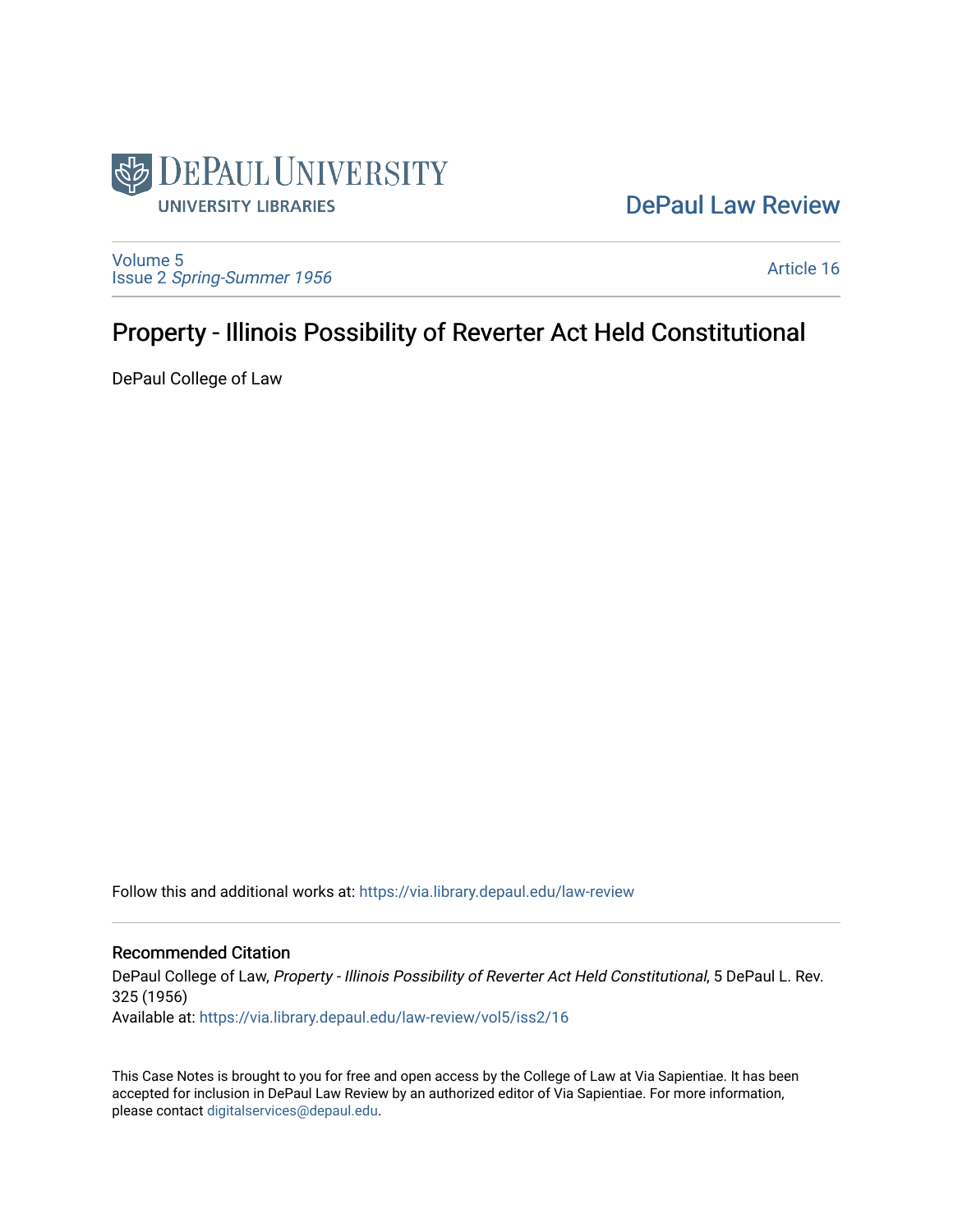#### **CASE NOTES**

### PROPERTY-ILLINOIS POSSIBILITY OF REVERTER ACT HELD CONSTITUTIONAL

In two separate actions, trustees of township schools brought suit under the Reverter Act of 19471 to have possibilities of reverter attached to school lands declared invalid. The possibilities of reverter in both cases had been in existence over 50 years. The conditions were then broken. The circuit court entered a decree in each case that the Reverter Act of 1947 was unconstitutional as being ex post facto legislation and in violation of the due process clauses of the state and federal constitutions. On appeal the Supreme Court of Illinois, consolidating the two cases, held that the Reverter Act was constitutional.2 Due to indecision by the trial court as to when the terminating conditions had actually occurred, the Supreme Court applied sections 4 and *53* of the Reverter Act to find that no right existed in any of the former holders of the possibilities of reverter. *Trustees of Schools of Township No. 1 v. Batdorf*, 6 Ill. 2d 486, 130 N.E. 2d 111 (1955).

Possibilities of reverter and rights of re-entry for conditions broken became known many hundreds of years ago.4 Although they are in continuous use today, courts, even though lacking appropriate legislation, have gone to great lengths to obviate forfeitures brought about by the breach of these conditions subsequent.<sup>5</sup> Courts have refused to enforce a condition because an unreasonable time had elapsed since its creation.<sup>6</sup> In *Bonniwell v. Madison,7* lack of knowledge by the landholder of the breach

**<sup>1</sup>**Ill. Rev. Star. c. 30, **S** 37 (b) to 37 (h) **(1955).** <sup>2</sup> The Illinois statute was noted in dictum in Calumet v. Standard Oil Co., 167 F. 2d **539** (C. A. 7th, 1948) and cited by the Supreme Court of Illinois in Deverick v. Bline, 404 **111.** 302, 89 N.E. 2d 43 (1949) but its constitutionality was not discussed.

**<sup>3</sup>**Ill. Rev. Stat. c. 30 **§** 37 (e): "Neither possibilities of reverter nor rights of entry or re-entry for breach of condition subsequent, whether heretofore or hereafter created, where the condition has not been broken, shall be valid for a longer period than fifty years from the date of creation of the condition or possibility of reverter. If such a possibility of reverter or right of entry or re-entry is created to endure for a longer period than fifty years, it shall be valid for fifty years.

§ 37 (f): "If by reason of a possibility of reverter created more than fifty years prior to the effective date of this Act, a reverter has come into existence prior to the time of the effective date of this Act, no person shall commence an action for the re- covery of the land or any part thereof based upon such possibility of reverter, after one year from the effective date of this Act."

4 Pakenham's Case, Y.B. 42 Edw. III, (1368); Bordwell, The Common Law Scheme of Estates, 18 Iowa L. Rev. 425 (1933); Denissen, Illinois Reverter Act, 36 Ill. Bar J. 263 (1948).

**5** Post v. Weil, **115** N.Y. 361, 22 N.E. 145 (1889); **cf.** White Land Co. v. Christenson, 14 S.W. (2d) 369 (Tex. Civ. App., 1928).

**6** Sanford v. Sims, 192 Va. 644, 66 S.E. 2d **495 (1951).**

**7** 107 Iowa **85,** 77 N.W. **530** (1898).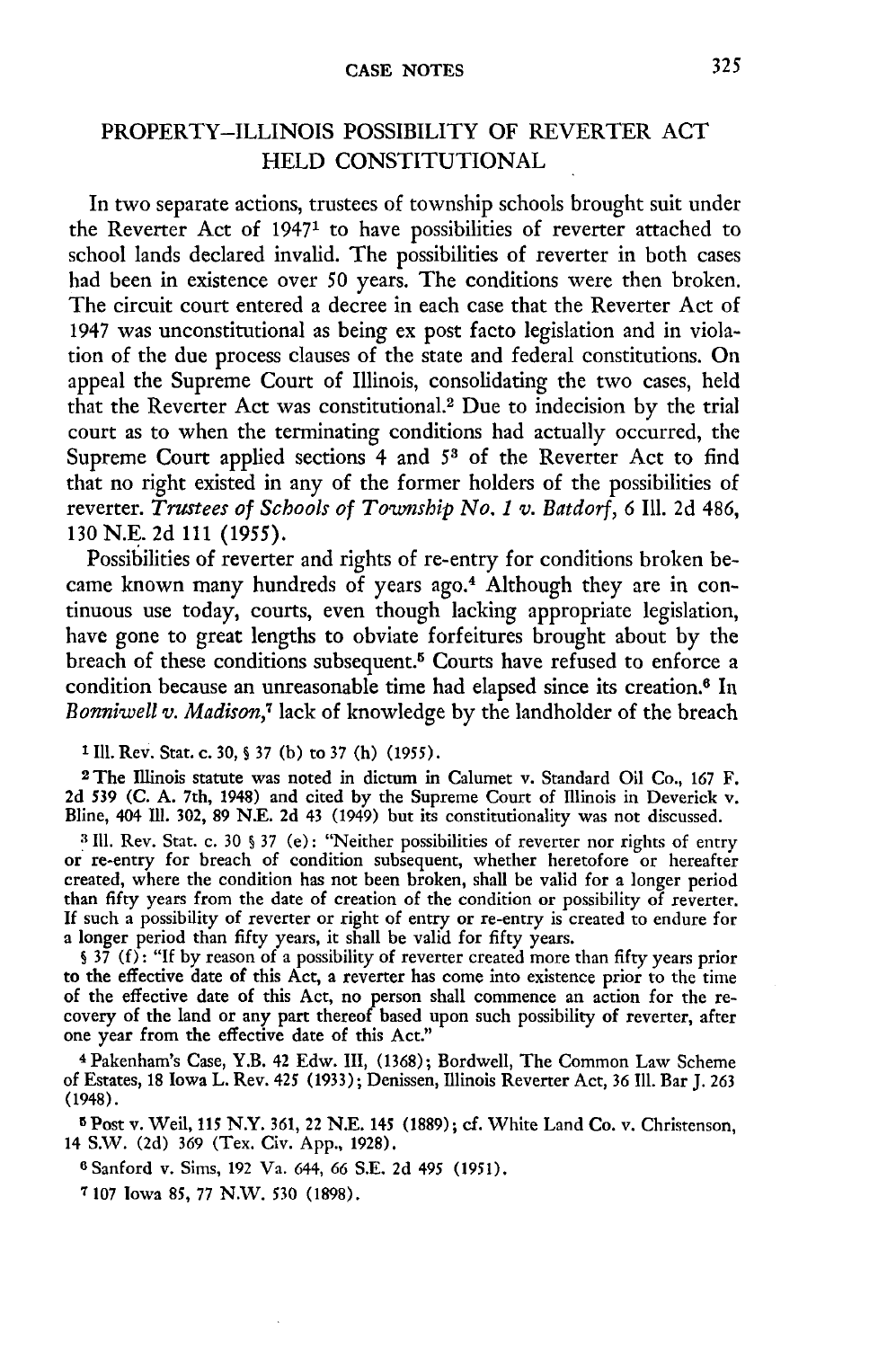of the condition was considered a sufficient reason for its non-enforcement. **A** delay of a year before commencing suit has been **held** sufficient to bar the holder of the right of re-entry from enforcing his right.<sup>8</sup>

States have been reluctant to enact legislation to alleviate the troublesome aspects of these conditions. Prior to the Illinois statute only four states attempted to alert the common law conditions **by** legislation.

Massachusetts, the first state to attempt to curtail conditions on land, showed by the nature of its act<sup>9</sup> that it was approaching the problem with caution. Only restrictions coming into existence after the date of the statute were affected **by** its thirty-year limitation period. The Massachusetts statute applies only to restrictions unlimited in time. Thus, a grantor **by** express provision, could make a restriction valid for hundreds of years.

Two states, Michigan and Wisconsin, have identical statutes. 10 They do not provide a specific time limit for the conditions, leaving it to the discretion of the court as to when these conditions should be cut off. Although the courts in these states favor the presumption that the conditions are invalid, they are very reluctant to declare them unenforceable.<sup>11</sup>

The Minnesota Statute<sup>12</sup> has the provisions found in the Michigan and Wisconsin Statutes and in addition has a maximum thirty-year limitation for all conditions. This statue is the closest in form to the present Illinois Reverter Act.

Under the Illinois Statute the life of the condition does not depend on the discretion of the court as in Michigan and Wisconsin, but rather a specific limitation of **50** years is provided. Where an act occurred breaking the condition before the passage of the Reverter Act, only one year is allowed from the date of the act to bring an action. Thus, the Illinois act is the first to retroactively cut off conditions.

The defendants in the instant case contended that the statute was unconstitutional because it was ex post facto legislation, impaired the obligation of contracts, and deprived persons of their property without due process of law, in violation of both the Illinois and the United States Constitutions. The argument that the act is ex post facto legislation was not considered **by** the Illinois court.'<sup>3</sup>

**8** Tough v. Netsch, **83 N.H.** 374, 142 At. **702 (1928).**

**<sup>9</sup>**Mass. Acts and Resolves **1887,** c. 418; **cf. 6** Mass. Laws Ann. **(1953)** c. 184 sec. **23. 10** Mich. Stat. Ann. § 26.46 **(1937);** Wis. Star. **§** 230.46 **(1937).**

11Baxter v. Ogooshevitz, *205* Mich. 249, **171** N.W. **385 (1919); E. G.** Whealkate Mining Co. v. Mulari, **152** Mich. **607, 116** N.W. **360 (1908).**

**12 11** Minn. Stat. **§** 500.20 (1953).

**<sup>19</sup>**Courts, generally however, hold that the inhibition against the passage of an ex post facto law applies only to criminal proceedings. Cf. Mahler v. Eby, 264 U.S. 32 (1924). Retrospective laws as to civil rights, not contractual in nature, and not vested rights of property, are valid. **Cf.** People v. Chicago, B. & Q. R. Co., 323 **II1.** 536, *<sup>154</sup>* N.E. 468 (1926).